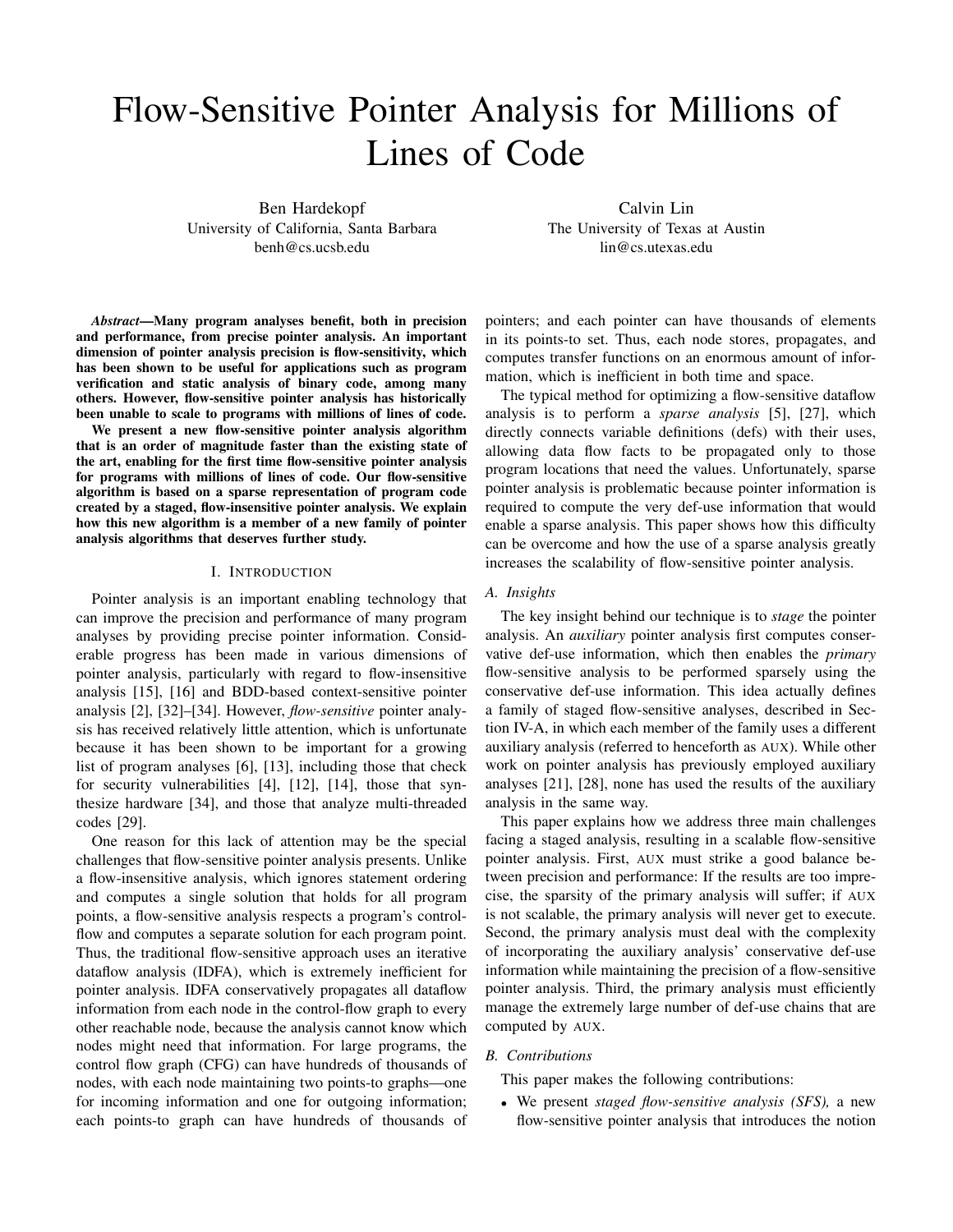of staging, in which the def-use chains created by a less precise auxiliary pointer analysis are used to enable the sparsity of the primary flow-sensitive pointer analysis.

- We introduce the notion of *access equivalence*, which partitions def-use chains into equivalence classes, allowing SFS to efficiently process large amounts of def-use information.
- We evaluate an instance of SFS that uses inclusionbased pointer analysis as the auxiliary analysis. This particular auxiliary analysis is attractive because it is the most precise of the flow- and context-insensitive pointer analyses and because it can analyze millions of lines of code in a matter of minutes [15], [16].
- Using a collection of 16 open source C programs, we compare the SFS algorithm to a baseline, semi-sparse analysis, which represents the prior state-of-the-art [17]. We show that our staged algorithm is an order of magnitude more scalable than the baseline; for example, SFS is able to analyze a program with 1.9M LOC in under 14 minutes. The primary strength of SFS is its improved scalability. For small programs—those with fewer than 100K LOC—SFS is efficient but provides no performance advantage over the baseline. For mid-sized programs those with 100K to 400K LOC—SFS is  $5.5\times$  faster than the baseline. For large programs—those with more than 800K LOC—SFS completes while the baseline does not.

The remainder of the paper is organized as follows. Section II gives background information that is important to understanding flow-sensitive pointer analysis and our technique. Section III discusses related work, Section IV describes our staging technique, and Section V gives a detailed description of the algorithm. Section VI experimentally evaluates the scalability of our technique compared to the current state of the art, and Section VII concludes.

# II. BACKGROUND

This section provides background that is needed for understanding the remainder of the paper. We describe the basics of flow-sensitive pointer analysis and static single assignment form, and then we describe LLVM, the particular compiler infrastructure used for our work.

#### *A. Flow-Sensitive Pointer Analysis*

Traditional flow-sensitive pointer analysis analysis is carried out on the *control-flow graph* (CFG), which is a directed graph,  $G = \langle N, E \rangle$ , where N is a finite set of nodes (or *program*) *points*) corresponding to program statements and where  $E \subseteq$  $N \times N$  is a set of edges corresponding to the control-flow between statements. To ensure the decidability of the analysis, branch conditions are uninterpreted; thus branches are treated as non-deterministic.

Each node  $k$  of the CFG maintains two points-to graphs (i.e., sets of points-to relations):  $IN_k$  represents the incoming pointer information, and  $\text{OUT}_k$  represents the outgoing pointer information. Each node has a transfer function that transforms  $IN_k$  to  $OUT_k$ ; the function is characterized by the sets  $GEN_k$ 

and KILL<sub>k</sub> which represent the pointer information generated by the node and killed by the node, respectively. The contents of these two sets depend on the particular program statement associated with node  $k$ , and the contents can vary over the course of the analysis as new pointer information is accumulated. For all nodes  $k$ , the analysis iteratively computes the following two functions until convergence:

$$
IN_k = \bigcup_{x \in pred(k)} OUT_x \tag{1}
$$

$$
OUT_k = GEN_k \cup (IN_k - KILL_k)
$$
 (2)

For a program statement k with an assignment  $x = y$ , KILL<sub>k</sub> = { $x \rightarrow$  \_}, which is called a *strong update*: All relations with x on the left-hand side are removed and replaced with new relations. For a program statement  $k$  with an assignment  $\star x = y$ , the matter is more complicated. If x definitely points to a single concrete memory location z, then KILL<sub>k</sub> =  $\{z \rightarrow \_\}$  and the analysis still performs a strong update. However, if  $x$  may point to multiple concrete memory locations, then KILL<sub>k</sub> = {} and the analysis performs a *weak update*: The analysis cannot be sure *which* memory location will be updated by the assignment, so it adds the new information but conservatively preserves all existing pointsto relations. A pointer may refer to multiple concrete memory locations if its points-to set contains multiple locations or if the single location in its points-to set is either (1) a heap variable (as described in the next paragraph), or (2) a local variable of a recursive function (which may have multiple instances on the program's runtime stack at the same time).

An important aspect of any pointer analysis is the *heap model*, which abstracts the conceptually infinite-size heap into a finite set of memory locations. We adopt the common practice of treating each static memory allocation site as a distinct abstract memory location (which may map to multiple concrete memory locations during program execution).

# *B. SSA*

In *static single assignment* (SSA) form [9], each variable is defined exactly once in the program text. Variables with multiple definitions in the original program are split into separate instances, one for each definition. At join points in the CFG, separate instances of the same variable are combined using a  $\phi$  function, producing an assignment to a new instance of the variable. SSA form is ideal for performing sparse analyses because it explicitly represents def-use information and allows dataflow information to flow directly from variable definitions to their corresponding uses [27].

The conversion to SSA form is complicated by the existence of indirect defs and uses through pointers, which can only be discovered using pointer analysis. Because the resulting pointer information is conservative, each indirect def and use is actually a *possible* def or use. Following Chow et al [8], we use  $\chi$  and  $\mu$  functions to represent these possible defs and uses. Each indirect store (e.g.,  $* x = y$ ) in the original program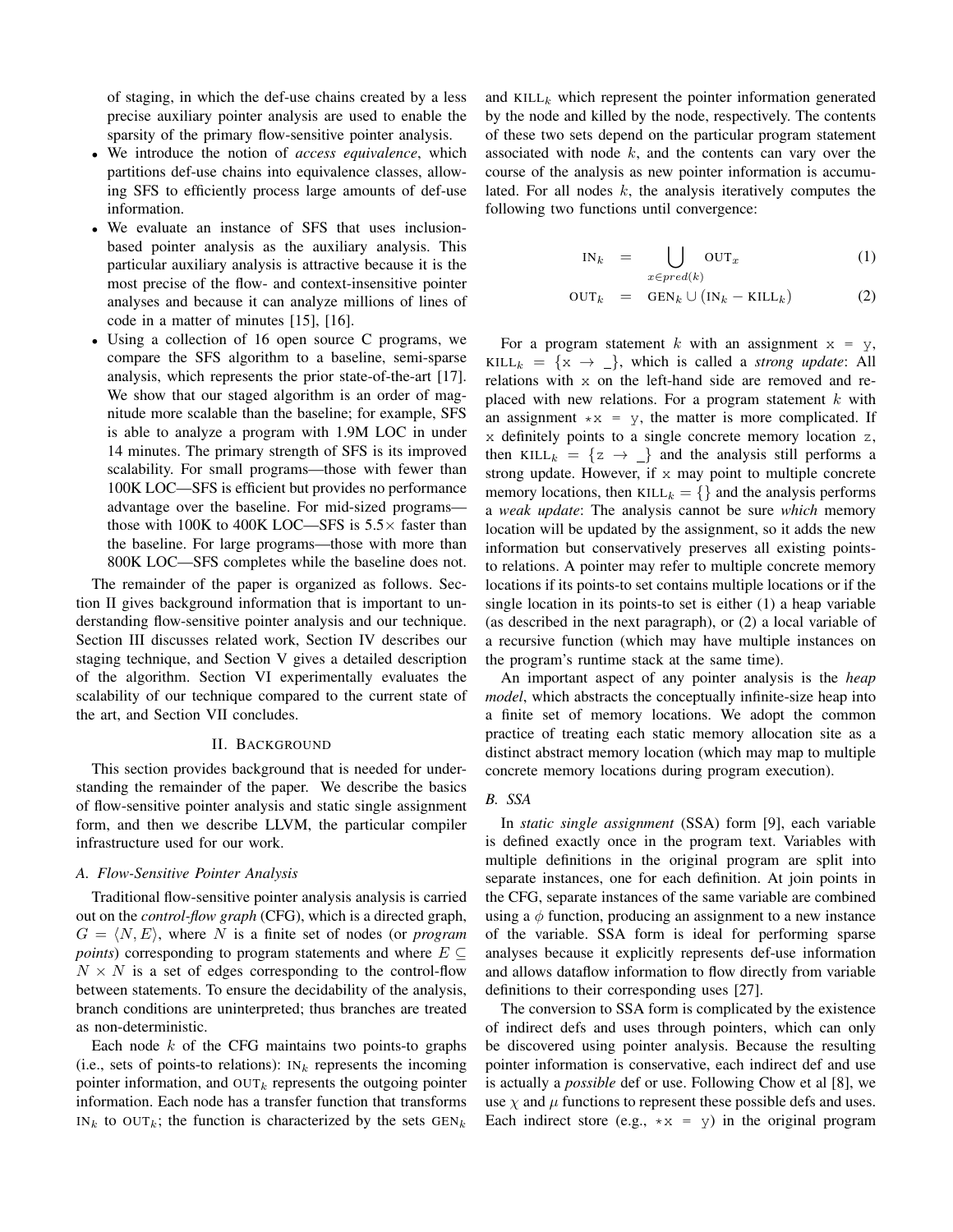representation is annotated with a function  $v = \chi(v)$  for each variable  $v$  that may be defined by the store; similarly, each indirect load (e.g.,  $x = \star y$ ) in the original representation is annotated with a function  $\mu(v)$  for each variable v that may be accessed by the load. When converting to SSA form, each  $\chi$ function is treated as both a def and use of the given variable, and each  $\mu$  function is treated as a use of the given variable.

To avoid the complications of dealing with indirect loads and stores, some modern compilers such as GCC [26] and LLVM [23] use a variant of SSA that we call *partial* SSA form. The idea is to divide variables into two classes. One class contains *top-level variables* that are never referenced by pointers, so their definitions and uses can be trivially determined by inspection without pointer information. These variables can be converted to SSA using any algorithm for constructing SSA form. The second class contains those variables that *can* be referenced by pointers (*address-taken variables*), and to avoid the above-mentioned complications, these variables are not placed in SSA form.

## *C. The LLVM IR*

Our implementation uses the LLVM compiler infrastructure, so to make our discussion concrete, we now describe LLVM's internal representation (IR) and its particular instantiation of partial SSA form. While the details are specific to LLVM, the ideas can be translated to other forms of partial SSA. In LLVM, top-level variables are kept in a conceptually infinite set of virtual registers which are maintained in SSA form. Address-taken variables are kept in memory rather than registers, and they are not in SSA form. Top-level variables are modified using ALLOC (memory allocation) and COPY instructions. Address-taken variables are accessed via LOAD and STORE instructions, which take top-level pointer variables as arguments. The address-taken variables are never referenced syntactically in the IR; they instead are only referenced indirectly using these LOAD and STORE instructions. LLVM instructions use a 3-address format, so there is at most one level of pointer dereference for each instruction (source statements with multiple levels of indirection are reduced to this form by introducing temporary variables).

Figure 1 shows a C code fragment and its corresponding partial SSA form. Variables  $w$ ,  $x$ ,  $y$ , and  $z$  are top-level variables and have been converted to SSA form; variables a, b, c, and d are address-taken variables, so they are stored in memory and accessed solely via LOAD and STORE instructions. Because the address-taken variables are not in SSA form, they can each be defined multiple times, as with variables c and d in the example.

Because address-taken variables cannot be directly named, LLVM maintains the invariant that each address-taken variable has at least one virtual register that refers only to that variable. The rest of this paper will assume the use of the LLVM IR, which means that address-taken variables can only be defined or used by LOAD and STORE instructions.

| int a, b, $*C$ , $*d$ ; |  |  |  |  |  |
|-------------------------|--|--|--|--|--|
|-------------------------|--|--|--|--|--|

| int* $w = \&a$    |                       | $w_1 = \text{ALLOC}_a$ |
|-------------------|-----------------------|------------------------|
| int* $x = \&b$ ;  |                       | $x_1 = \text{ALLOC}_h$ |
| int** $y = \&c$ ; |                       | $y_1 = \text{ALLOC}_c$ |
| int** z = $y;$    |                       | $z_1 = y_1$            |
|                   | $C = 0;$              | STORE $0 y_1$          |
|                   | $*v = w;$             | STORE $w_1$ $y_1$      |
|                   | $\star$ z = x;        | STORE $x_1$ $z_1$      |
|                   | $y = \delta d$ ;      | $y_2 = \text{ALLOC}_d$ |
|                   | $Z = V;$              | $z_2 = y_2$            |
|                   | $*V = W;$             | STORE $w_1$ $y_2$      |
|                   | $\star$ z = $\star$ ; | STORE $x_1$ $z_2$      |
|                   |                       |                        |

Fig. 1. An example of partial SSA form. On the left is the original C code; on the right is the transformed code in partial SSA form. Note that the address-taken variables a, b, c, and d are not mentioned syntactically in the transformed program text; they are referred to only indirectly via the top-level pointers  $w$ ,  $x$ , and  $y$ .

#### III. RELATED WORK

Most of the previous advancements in flow-sensitive pointer analysis have exploited some form of sparsity to improve performance.

Chase et al [5] propose that SSA form be dynamically computed during the course of the flow-sensitive pointer analysis. Chase et al do not evaluate their idea, but a similar idea is evaluated by Tok et al [31], whose algorithm can analyze C programs with almost 70,000 lines of code in roughly 30 minutes. The scalability of this approach is limited by the cost of dynamically updating SSA form. In contrast, our analysis pre-computes the SSA information prior to the actual flowsensitive analysis.

Hardekopf and Lin [17] present a *semi-sparse* flow-sensitive pointer analysis, which exploits partial SSA form to perform a sparse analysis on top-level variables, while using iterative dataflow analysis on address-taken variables. By contrast, our staged analysis is completely sparse and uses SSA form for all variables. Our resulting analysis is an order of magnitude more scalable than semi-sparse analysis, as shown in Section VI.

Hasti and Horwitz [18] propose a scheme composed of two passes: a flow-insensitive pointer analysis that gathers pointer information and a conversion pass that uses the pointer information to transform the program into SSA form. The result of the second pass is iteratively fed back into the first pass until convergence is reached. Hasti and Horwitz leave open the question of whether the resulting pointer information is equivalent to a flow-sensitive analysis; we believe that the resulting information is less precise than a fully flow-sensitive pointer analysis. No experimental evaluation of this technique has been published. In contrast to their work, which uses multiple passes to compute results that are not fully flowsensitive, our staged algorithm uses a single pass of the flowinsensitive analysis to compute a fully precise flow-sensitive analysis.

Hind and Pioli [19], [20] use a weaker form of sparsity in the form of the *sparse evaluation graph* (SEG) [7], which is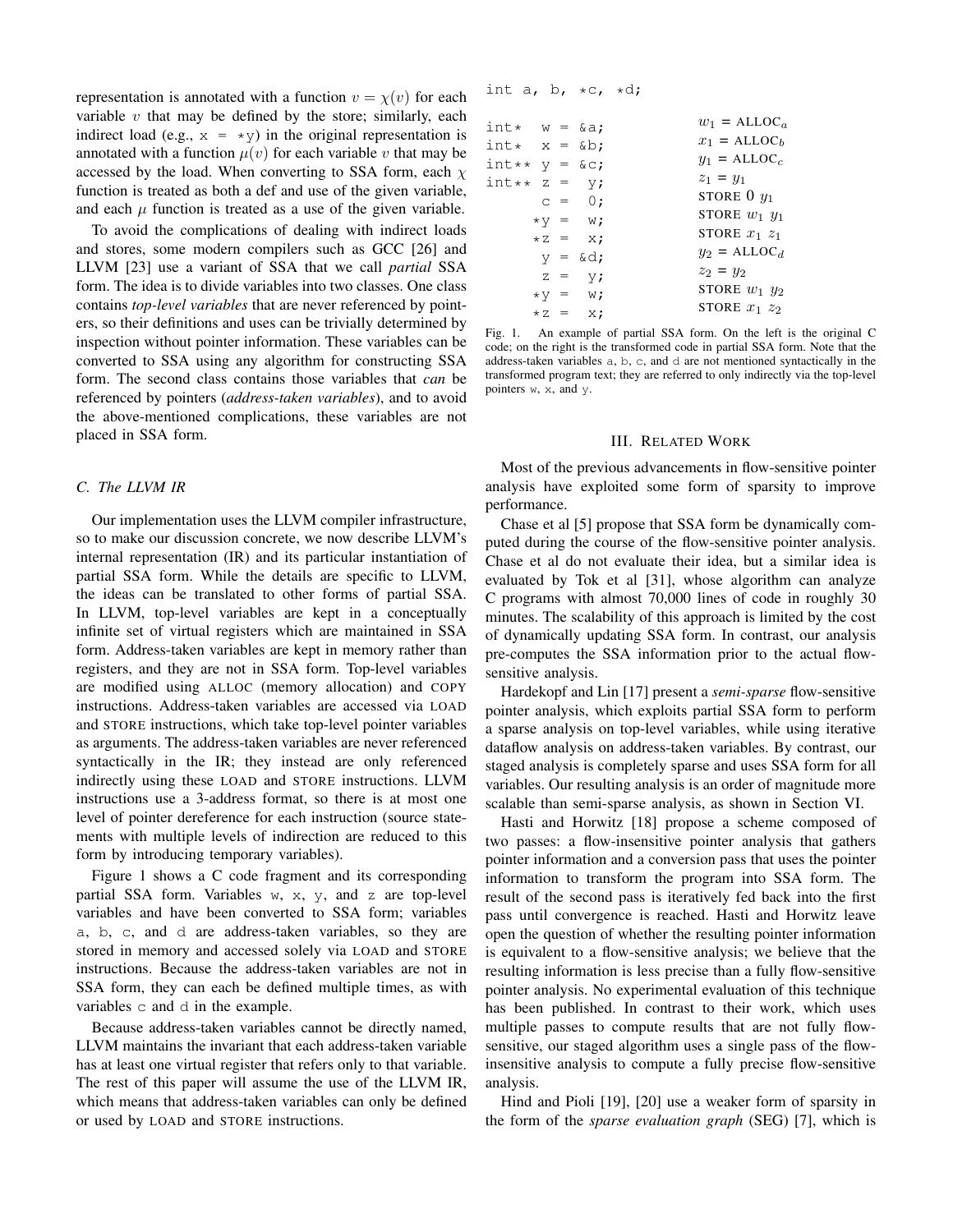a graph that is derived from the CFG by eliding nodes that are irrelevant to pointer analysis (i.e., they do not manipulate pointer information) while at the same time maintaining the control-flow relations among the remaining nodes. Hind and Pioli [19], [20] also introduce the notion of *filtered forward binding*, which recognizes that when passing pointer information to the target of a function call, it is only necessary to pass pointer information that the callee can access from a global variable or from one of the function parameters. Hind and Pioli's paper evaluates benchmarks up to 30K LOC; a modern re-implementation of their algorithm evaluated by Hardekopf and Lin [17] was unable to do any better.

A staging strategy for flow-sensitive pointer analysis that builds on HSSA form [8] was apparently implemented in the Open64 compiler in 1996, though the implementation is solely intra-procedural and, to our knowledge, a description has never been published.

Previous work has also used notions similar to staging to improve the efficiency of pointer analysis. Client-driven pointer analysis [14] analyzes the needs of a particular client and applies flow-sensitive and context-sensitive pointer analysis only to those portions of the program that require that level of precision. Fink et al [12] apply a similar technique specifically for typestate analysis by successively applying a series of increasingly precise pointer analyses to successively smaller programs by pruning away portions of the program once they have been successfully verified. Ruf [28] and Kahlon [21] bootstrap the flow-sensitive pointer analysis by using a flowinsensitive pointer analysis to first partition the program into sections that can be analyzed independently. Unlike staging, these techniques use a preliminary analysis to reduce the size of the input by either pruning [12], [14] or partitioning [21] the program. By contrast, our staging employs the def-use chains computed by the auxiliary pointer analysis to help create more precise def-use information that in turn allows the algorithm to produce more precise pointer information. Thus, pruning and partitioning are orthogonal to staging, and the ideas can be combined: A staged analysis does not need to compute flowsensitive solutions for all variables, only the relevant ones.

# IV. STAGING THE ANALYSIS

A key component of our new algorithm is AUX, the auxiliary pointer analysis that computes conservative def-use information for the primary flow-sensitive pointer analysis. The remainder of this section discusses AUX and explains how its results can be used to optimize the primary analysis.

#### *A. The Family of Staged Analyses*

As mentioned in the introduction, staged analysis represents a family of analyses, with each family member distinguished by the particular auxiliary pointer analysis that is used. As with any pointer analysis, there are two concerns: precision and scalability. A more precise AUX will yield a sparser primary analysis; a less scalable AUX could limit the scalability of the staged analysis.

The most natural choice for AUX is a flow- and contextinsensitive analysis; there are many of these to choose from, ranging from the simplest address-taken analysis (which reports that any pointer can point to any variable whose address has been taken), to Steensgaard's analysis [30], to Das' One-Level Flow [11], to inclusion-based (i.e., Andersen-style) analysis. Any of these choices will result in an overall staged analysis that provides the same precision as a traditional flowsensitive analysis. Interestingly, Hardekopf and Lin's semisparse pointer analysis can be viewed as a bastardized member of the family, where AUX identifies top-level variables to allow the primary analysis to be partially sparse. For this paper we use an inclusion-based auxiliary analysis, which is the most precise of the flow- and context-insensitive pointer analyses, and which scales to millions of LOC [15], [16].

An intriguing choice for AUX, which we leave for future work, would be to use an analysis whose precision is incomparable to the primary analysis, $<sup>1</sup>$  because by sequentially</sup> combining incomparable analyses we get some of the benefit of combining the two analyses but at lower cost. For example, by using a flow-insensitive, context-sensitive analysis for AUX, the overall analysis would incorporate both flow- and context-sensitive information, making it more precise than a traditional flow-sensitive, context-insensitive analysis. Such an analysis would be interesting for two reasons. First, full flowand context-sensitivity often provide more precision than is necessary [14]. In fact, others have sacrificed some degree of precision (eg, disallowing indirect strong updates [34]) for the sake of improved scalability. Second, flow- and contextsensitivity conspire to limit scalability; by providing a way to perform the analyses in sequence rather than at the same time, staged analysis can yield a much more scalable algorithm. Of course, the precision of the resulting analysis would need to be carefully studied.

To be clear, as long as the AUX analysis is sound, the primary SFS analysis will also be sound and it will be at least as precise as a traditional flow-sensitive pointer analysis. The precision of AUX mainly affects the sparsity (and hence performance) of the primary analysis.

#### *B. Sparse Flow-Sensitive Pointer Analysis*

The primary data structure for SFS is a def-use graph (DUG), which contains a node for each program statement and which contains edges to represent def-use chains—if a variable is defined in node  $x$  and used in node  $y$ , there is a directed edge from  $x$  to  $y$ . The def-use edges for top-level variables are trivial to determine from inspection of the program; the defuse edges for address-taken variables require AUX to compute. This section describes how these def-use edges are computed, as well as how the precision of the flow-sensitive analysis is maintained while using flow-insensitive def-use information.

The first step is to use the results of AUX to convert the address-taken variables into SSA form. Once the LOADs and

<sup>&</sup>lt;sup>1</sup>Inclusion-based analysis is not incomparable to the primary analysis-it is strictly less precise than a flow-sensitive pointer analysis.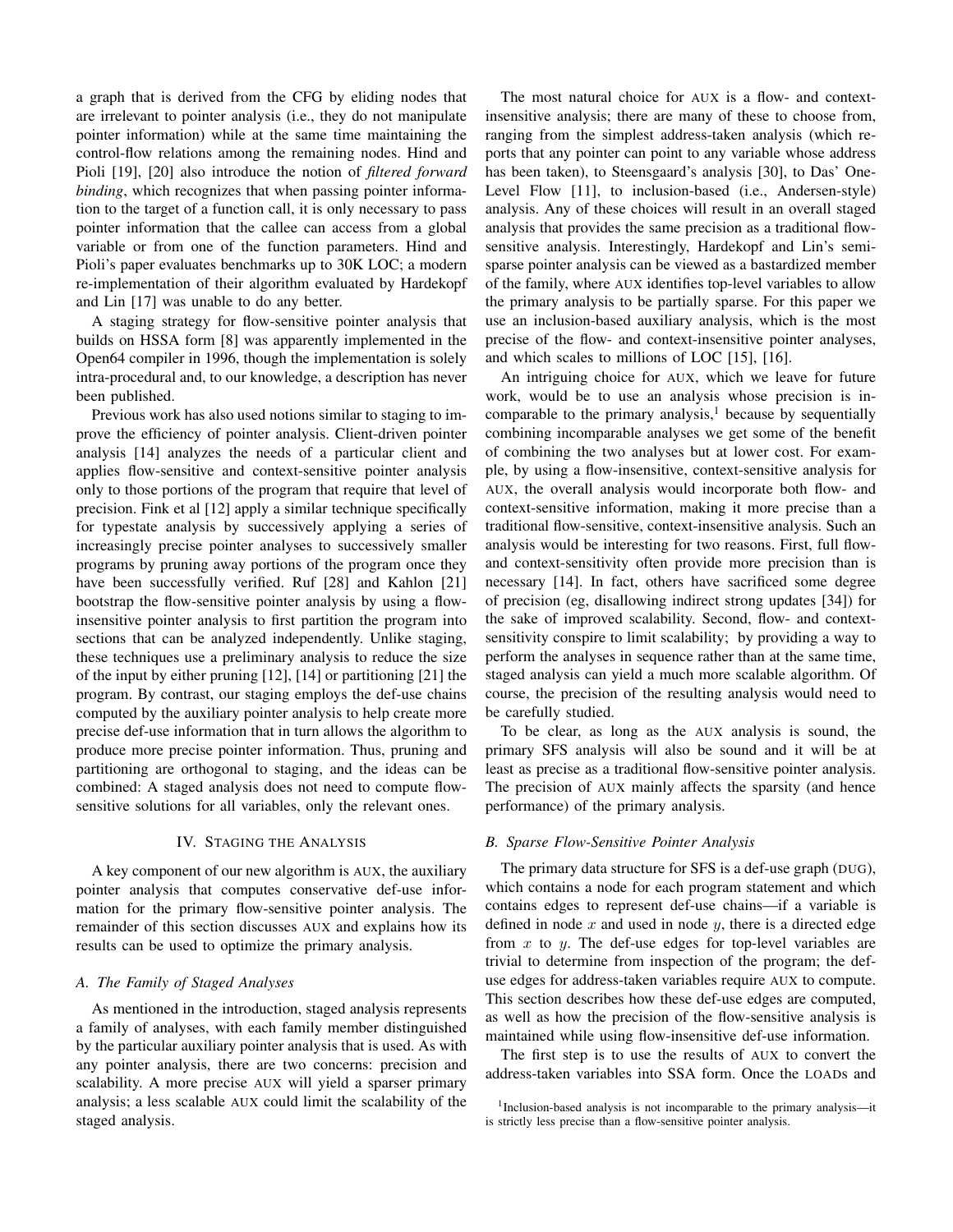

Fig. 2. An example CFG along with some hypothetical points-to sets that might be computed by AUX. These points-to sets will be used to construct the SSA representation of the program, shown in Figure 3.



Fig. 3. The SSA representation for the CFG in Figure 2. The  $\chi$  functions represent address-taken variables that might be defined by a store; the  $\mu$ functions represent address-taken variables that might be accessed by a load.

STOREs are annotated with  $\chi$  and  $\mu$  functions as described in Section II-B, the program can be converted to SSA form using any standard SSA algorithm [1], [3], [9], [10]. Figure 2 shows an example program fragment along with some pointer information computed by AUX. Figure 3 shows the same program fragment annotated with  $\chi$  and  $\mu$  functions and translated into SSA. The annotation step comes directly from the points-to information computed by AUX—for example, for the CFG node  $\star p = w$  we add a  $\chi$  function for each variable in p's points-to set (i.e., a); for the CFG node  $u = *v$  we add a  $\mu$  function for each variable in v's points-to set (i.e., e and f). The other nodes are annotated in a similar fashion. Once all of the nodes have been annotated, any standard SSA algorithm can be used to derive the SSA form.

The def-use information computed by AUX is conservative with respect to the more precise flow-sensitive information that will be computed by the primary analysis, so there are three possibilities that must be addressed for a STORE command \*x = y that is annotated with  $v_m = \chi(v_n)$ :

1)  $\times$  might not point to  $v$  in the flow-sensitive results. In this case,  $v_m$  should be a copy of  $v_n$  and incorporate



Fig. 4. The def-use graph derived from Figure 3. An edge from statement X to statement Y indicates that a variable potentially defined at X is potentially used at Y. Each edge is labeled with the specific variable that may be defined/used.

none of y's information.

- 2)  $\times$  might point only to  $v$  in the flow-sensitive results. In this case, the analysis can strongly update the points-to information for v; in other words,  $v_m$  should be a copy of  $\gamma$  and incorporate none of  $v_n$ 's information.
- 3) x might point to v as well as other variables in the flowsensitive results. In this case, the analysis must weakly update the points-to information for  $v$ ; in other words,  $v_m$  should incorporate points-to information from both  $v_n$  and y.

By using the computed SSA information to construct the def-use graph, we can accommodate all of these possibilities. To create the DUG we must add an edge from each indirect definition (i.e., STORE) to each statement where the indirectlydefined variable might be used. Thus we create, for each STORE annotated with a function  $v_m = \chi(v_n)$ , a def-use edge from that STORE to every statement that uses  $v_m$  as the argument of a  $\chi$ ,  $\mu$ , or  $\phi$  function. We label each def-use edge that corresponds to an address-taken variable with the name of that variable; when propagating pointer information, the analysis only propagates a variable's information along edges labeled with that variable's name. Figure 4 shows the program from Figure 2 converted into a DUG based on the SSA information from Figure 3.

In principle, the actual flow-sensitive analysis works much like the traditional flow-sensitive analysis described in Section II, except that (1) the analysis propagates information along def-use edges instead of control-flow edges, and (2) a variable's information is only propagated along edges labeled with that variable's name. The exact steps of the analysis are deferred to Section V after we discuss some important issues that affect precision and performance.

In order for the sparse flow-sensitive analysis to compute a precise solution (i.e., one that is equivalent to a traditional iterative dataflow analysis for flow-sensitive, context-insensitive pointer analysis), it must handle the three STORE possibilities listed above. The key insight required to show that the analysis correctly handles each possibility is that the points-to information at each DUG node increases monotonically—once a pointer contains a variable  $v$  in its points-to set at node  $n$ , that pointer will always contain  $v$  at node  $n$ . This fact constrains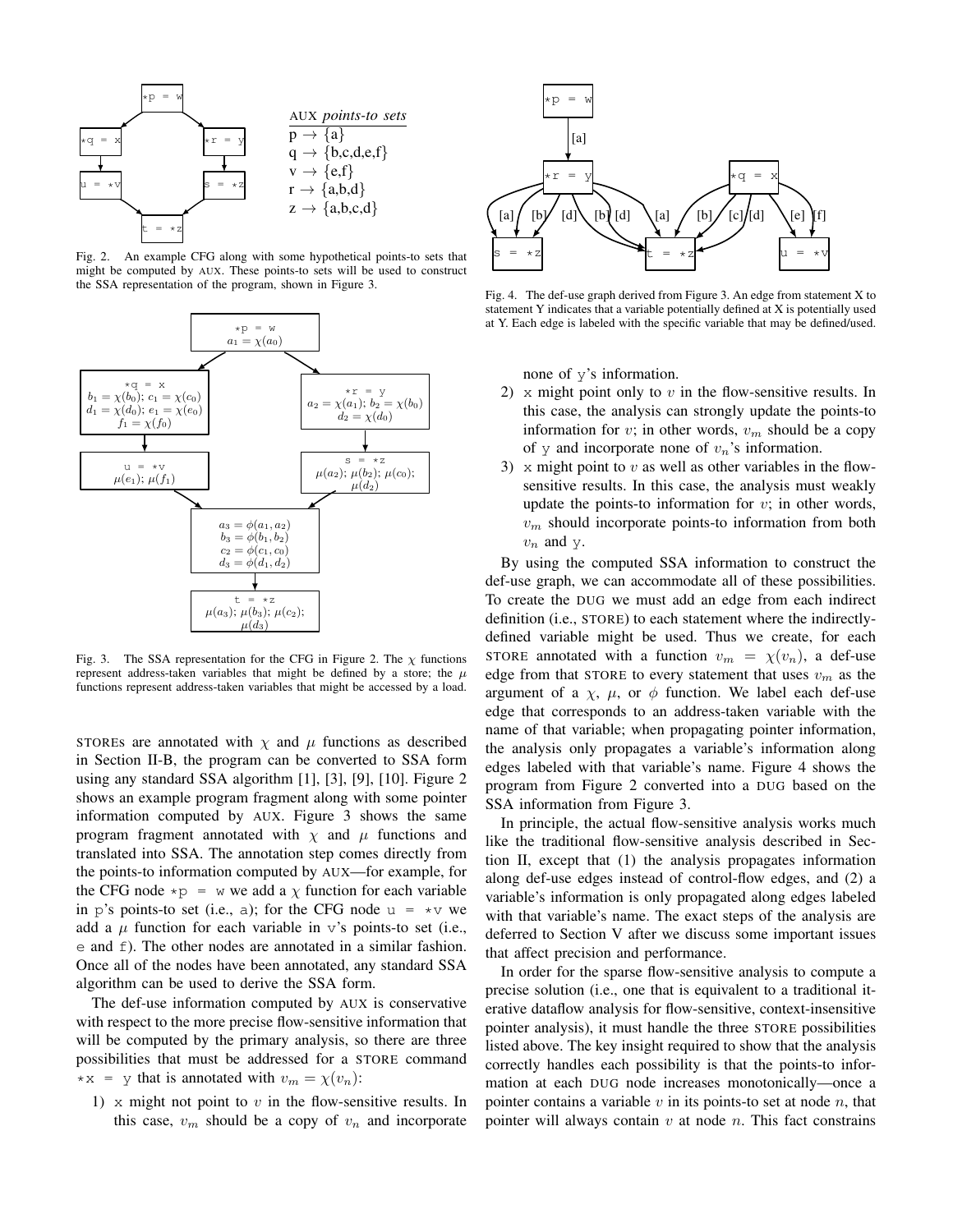the transitions that each STORE can make among the three possibilities.

Suppose we have a STORE  $\star x = y$ . When visiting this node, x must point to something (because the STORE is not processed if x is NULL—either we will revisit this node when x is updated, or the program will never execute past this point because it will be dereferencing a null pointer). The monotonicity property constrains the transitions that the analysis may take among the three possibilities for this STORE: The analysis may transition from possibility (1) or (2) to (3), and from  $(1)$  to  $(2)$ , but it can never transition from possibility  $(2)$  to  $(1)$  and never from  $(3)$  to either  $(1)$  or  $(2)$ .

More concretely, suppose that  $x$  does not point to  $v$  when the STORE is visited. Then the analysis will propagate the old value of  $v$  past this node. Later in the analysis,  $x$  may be updated to point to v; if so, the STORE *must* be a weak update (possibility 3) because x already points to some variable other than  $v$  at this point in the program and it cannot change that fact. So the analysis will update  $v$  with both the old value of v *and* the value of y, which is a superset of the value it propagated at the last visit (the old value of  $v$ ). Similar reasoning shows that if the STORE is originally a strong update (possibility 2) and later becomes a weak update, the analysis still operates correctly.

Note that the previous argument assumes that AUX is flowand context-insensitive; the use of a context-sensitive AUX would instead yield an analysis that is *more precise* than the traditional flow-sensitive, context-insensitive analysis. In particular, a context-sensitive AUX analysis will compute defuse chains that are incomparable to the set of def-use chains that the primary flow-sensitive, context-insensitive analysis would compute (because AUX would be more precise in the context-sensitive dimension than the primary analysis). Thus, with a context-sensitive AUX SFS will compute a more precise (but still sound) result, because the def-use chains used for the sparse primary analysis would benefit from the AUX analysis' context-sensitivity.

#### *C. Access Equivalence*

A difficulty that immediately arises when using the technique described above is the sheer number of def-use edges that may be required. Each LOAD and STORE may access thousands of variables, based on the dereferenced variable's points-to set size, and each variable may be accessed at dozens or hundreds of locations in the program—in large benchmarks, hundreds of millions of def-use edges may be created, far too many to enable a scalable analysis. To combat this problem we introduce the notion of *access equivalence*, represents the same information in a much more compact fashion.

Two address-taken variables  $x$  and  $y$  are access equivalent if whenever one is accessed by a LOAD or STORE instruction, the other is too; in other words, for all variables  $v$  such that v is dereferenced in a LOAD or STORE,  $x \in points-to(v) \Leftrightarrow$  $y \in points-to(v)$ . This notion of equivalence is similar, but not identical, to the notion of *location equivalence* described by Hardekopf and Lin [16]. The difference is that location



Fig. 5. The def-use graph of Figure 4 after applying access equivalence. Variables with exactly the same set of edges have been grouped together, reducing the total number of edges in the graph.

equivalence examines *all* pointers in a program to determine whether two variables are equivalent, whereas access equivalence only looks at pointers dereferenced in a LOAD or STORE; two variables may be access equivalent without being location equivalent (but not vice-versa). Location equivalence is not useful in compilers such as LLVM that use partial SSA form; these compilers maintain the invariant that every address-taken variable  $\nu$  has at least one top-level pointer that points only to v—in such a case there are no location equivalent variables, but there can be many access equivalent variables.

The advantage of access equivalence is that the SSA algorithm will compute identical def-use chains for all accessequivalent variables. This is easy to see: By definition, any STORE that defines one variable must also define all accessequivalent variables, and similarly any LOAD that uses one variable must also use all access-equivalent variables.

To determine access equivalence using AUX, we must identify variables that are accessed by the same set of LOADs and STORES. Let  $AE$  be a map from address-taken variables to sets of instructions. For each LOAD or STORE instruction I, and for each variable v accessed by  $I, AE(v)$  includes  $I.$ Once all instructions have been processed, any two variables  $x$ and y are access-equivalent if  $AE(x) = AE(y)$ . This process takes  $O(I \cdot V)$  time, where I is the number of LOAD/STORE instructions and V is the number of address-taken variables.

Once the address-taken variables have been partitioned into access equivalence classes, the edges of the DUG are relabeled using the partitions instead of variable names. For Figure 2, the access equivalences are:  $\{a\}$ ,  $\{b, d\}$ ,  $\{c\}$ , and  $\{e, f\}$ . Figure 5 shows the same def-use graph as Figure 4 except with edges for access-equivalent variables in the same partition collapsed into a single edge.

Because the access equivalences are computed using AUX, they are conservative with respect to the actual access equivalences that would be computed using a flow-sensitive pointer analysis—that is, variables that are access equivalent using the AUX results may not be access equivalent using the flowsensitive results. For this reason, while the DUG edges are labeled using the variable's access equivalence partitions, the transfer functions and points-to graphs at each node use the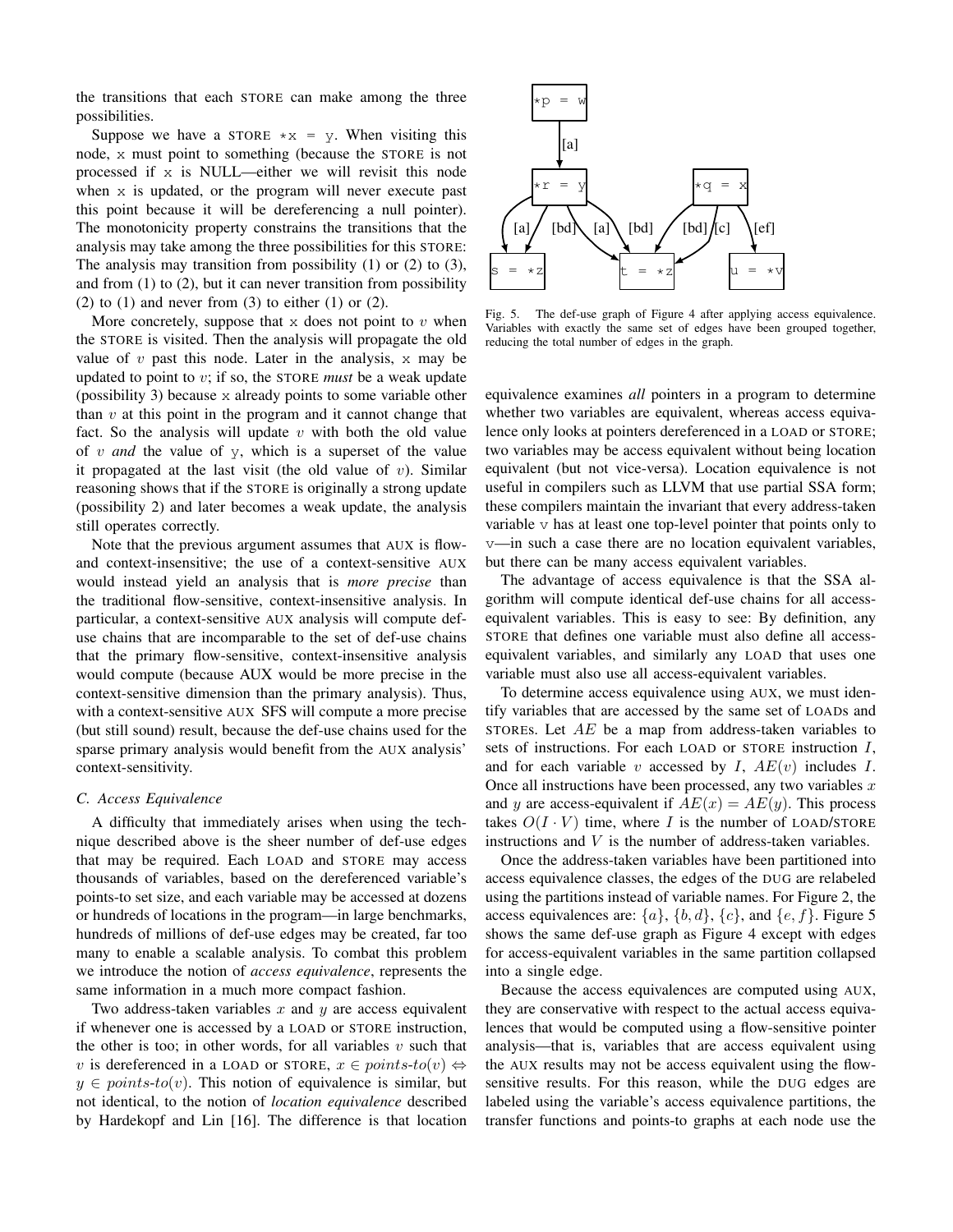actual variables and not the partitions.

#### *D. Interprocedural Analysis*

There are two possible approaches for extending the above analysis to an interprocedural analysis.

The first option is to compute sparseness separately for each function, treating a function call as a definition of all variables defined by the callee and as a use of all variables used by the callee. The downside of this approach is that def-use chains can span a number of functions; treating each function call between the definition and the actual use as a collection point can adversely affect the sparseness of the analysis.

The second option, and the one that we choose, is to compute the sparseness for the entire program as one unit, directly connecting variable definitions and uses even across function boundaries. An important consideration for this approach is the method of handling indirect calls via function pointers. Some of the def-use chains that span multiple functions may be dependent on the resolution of indirect calls. The analysis as given does not compensate for this problem—it assumes that the def-use chains are only dependent on the points-to sets of the pointers used by an instruction, without taking into account any additional dependences on the points-to sets of unrelated function pointers. In other words, this technique may lose precision if the call-graph computed by AUX overapproximates the call-graph computed by a flow-sensitive pointer analysis.

There are two possible solutions to this problem. The easiest is simply to assume that AUX computes a precise call-graph, i.e., the same call-graph the flow-sensitive pointer analysis would compute. If AUX is fairly precise (e.g., an inclusion-based analysis), this is a good assumption to make it has been shown that precise call-graphs can be constructed using only flow-insensitive pointer analysis [25]. We use an inclusion-based analysis for AUX, and hence this is the solution we use for our work.

If this assumption is not desirable, then the technique must be adjusted to account for the extra dependences. Each def-use chain that crosses a function boundary and depends on the resolution of an indirect call is annotated with the  $\langle function\; pointer, \; target\; function \rangle$  pair that it depends on. Pointer information is not propagated across this def-use edge unless the appropriate target has been computed to be part of the function pointer's points-to set.

## V. THE FINAL ALGORITHM

Putting everything together, the final algorithm for sparse flow-sensitive pointer analysis begins with a series of preprocessing steps that computes the DUG:

1) Run AUX to compute conservative def-use information for the program being analyzed. Use the results of AUX to compute the program's interprocedural control-flow graph (ICFG [22]), including the resolution of indirect calls to their potential targets. All function calls are then translated into a set of COPY instructions to represent

parameter assignments; similarly, function returns are translated into COPY instructions.

- 2) Compute exact SSA information for all top-level variables. The  $\phi$ -functions computed by this step are translated into COPY statements, e.g.,  $x_1 = \phi(x_2, x_3)$  becomes  $x_1 = x_2$   $x_3$  (see **processCopy** below), which distinguishes these statements from the  $\phi$ -functions computed for the address-taken variables in step 4 below. Partition the address-taken variables into access equivalence classes as described in Section IV-C.
- 3) For each partition  $P$ , use the results of AUX to label each STORE that may modify a variable in  $P$  with a function  $P = \chi(P)$ , and label each LOAD that may access a variable in P with a function  $\mu(P)$ .
- 4) Compute SSA form for the partitions, using any of many available methods [1], [3], [9], [10].
- 5) Construct the def-use graph by creating a node for each pointer-related instruction and for each  $\phi$  function created by step 4; then:
	- For each ALLOC, COPY, and LOAD node  $N$ , add an unlabeled edge from  $N$  to every other node that uses the top-level variable defined by N.
	- For each STORE node N that has a  $\chi$  function defining a partition variable  $P_n$ , add an edge from N to every node that uses  $P_n$  (either in a  $\phi$ ,  $\chi$  or  $\mu$  function), labeled by the partition  $P$ .
	- For each  $\phi$  node N that defines a partition variable  $P_n$ , create an unlabeled edge to every node that uses  $P_n$ .

Once the preprocessing is complete, the sparse analysis itself can begin. The analysis uses the following data structures:

- There is a node worklist  $Worklist$ , initialized to contain all ALLOC nodes.
- There is a global points-to graph  $PG$  that holds the points-to sets for all top-level variables. Let  $\mathcal{P}_{top}(v)$  be the points-to set for top-level variable  $v$ .
- Every LOAD and  $\phi$ -function k contains a points-to graph  $IN_k$  to hold the pointer information for all address-taken variables that may be accessed by that node. Let  $\mathcal{P}_k(v)$ be the points-to set for address-taken variable  $v$  contained in  $IN_k$ .
- Every STORE node  $k$  contains two points-to graphs to hold the pointer information for all address-taken variables that may be defined by that node:  $IN_k$  for the incoming pointer information and  $\text{OUT}_k$  for the outgoing pointer information. Let  $\mathcal{P}_k(v)$  be the points-to set of address-taken variable v in  $IN_k$ . We lift  $\mathcal{P}_k$ () to operate of sets of address-taken variables such that its result is the union of the points-to sets of each variable in the set.
- For each address-taken variable v,  $part(v)$  returns the variable partition that  $v$  belongs to.

The points-to graphs are all initialized to be empty. The main body of the algorithm is listed below. The loop iteratively selects and processes a node from the worklist, during which new nodes may be added to the worklist. The loop continues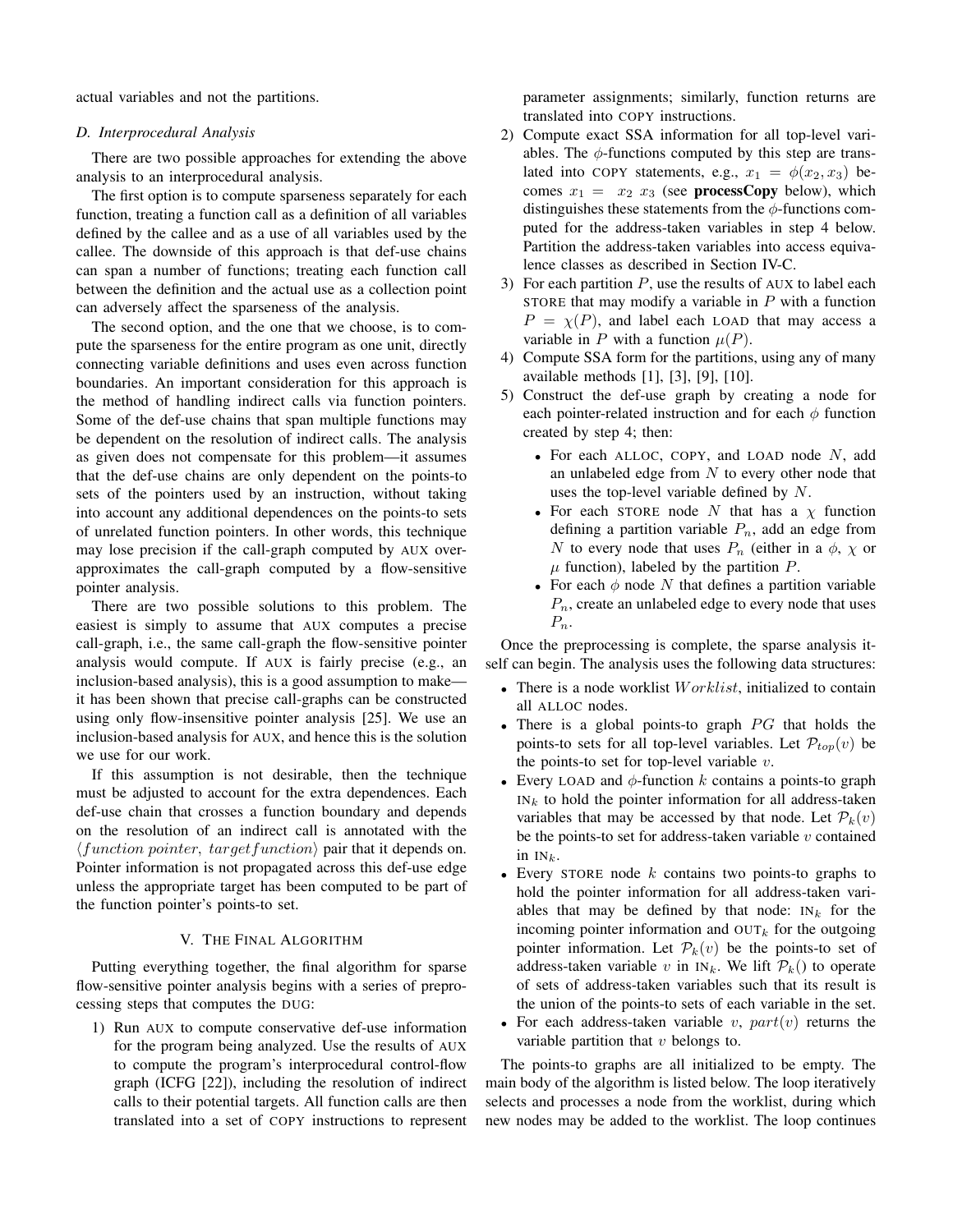until the worklist is empty, at which point the analysis is complete. Each different type of node is processed as given in the code listing below. The  $\leftrightarrow$  operator represents set update,  $\rightarrow$  represents an unlabeled edge in the def-use graph, and  $\stackrel{x}{\rightarrow}$ represents an edge labeled with  $x$ .

# Main body of analysis:

while  $Worklist$  is not empty do  $k =$ SELECT(*Worklist*) switch *typeof*(k): case ALLOC: processAlloc(k)  $\pi$  = ALLOC<sub>i</sub> case COPY: processCopy $(k)$  //  $x = y z$ ... **case** LOAD: processLoad(k)  $\| \mathbf{x} \| = \mathbf{x} \mathbf{y}$ **case** STORE: processStore(k)  $// *x = y$ case  $\phi$ : processPhi(k) // x = phi(...)

### define processAlloc(k):

 $PG \leftrightarrow \{x \rightarrow \text{ALLOC}_i\}$ if  $PG$  changed then  $Worklist \leftrightarrow \{ n \mid k \rightarrow n \in E \}$ 

# define process $Copy(k)$ :

for all  $v \in$  right-hand side do  $PG \leftrightarrow \{x \rightarrow \mathcal{P}_{top}(v)\}$ if  $PG$  changed then  $Worklist \leftrightarrow \{ n \mid k \rightarrow n \in E \}$ 

# define processLoad $(k)$ :

 $PG \leftrightarrow \{x \rightarrow \mathcal{P}_k(\mathcal{P}_{top}(y))\}$ if  $PG$  changed then  $Worklist \leftrightarrow \{ n \mid k \rightarrow n \in E \}$ 

# define process $\text{Store}(k)$ :

if  $\mathcal{P}_{top}(x)$  represents a single concrete memory location then

// *strong update*  $OUT_k \leftarrow (IN_k - \{P_{top}(x) \rightarrow \_}) \cup \{P_{top}(x) \rightarrow P_{top}(y)\}$ else // *weak update*  $OUT_k \leftarrow IN_k \cup \{P_{top}(x) \rightarrow P_{top}(y)\}$ for all  $\{n \in N, p \in P \mid k \stackrel{p}{\to} n \in E\}$  do for all  $\{v \in \text{OUT}_k \mid part(v) = p\}$  do  $IN_n(v) \leftarrow OUT_k(v)$ if  $IN_n$  changed then  $Worklist \leftarrow \{n\}$ 

# define processPhi(k):

for all  $\{n \in N \mid k \to n \in E\}$  do  $IN_n \leftarrow IN_k$ if  $IN_n$  changed then  $Worklist \leftarrow \{n\}$ 

| <b>Name</b> | <b>Description</b>        | LOC    |
|-------------|---------------------------|--------|
| 197.parser  | parser                    | 11K    |
| 300.twolf   | place and route simulator | 20K    |
| ex          | text processor            | 34K    |
| 255.vortex  | object-oriented database  | 67K    |
| $254$ .gap  | group theory interpreter  | 71K    |
| sendmail    | email server              | 74K    |
| 253.perlbmk | PERL language             | 82K    |
| nethack     | text-based game           | 167K   |
| python      | interpreter               | 185K   |
| 176.gcc     | C language compiler       | 222K   |
| vim         | text processor            | 268K   |
| pine        | e-mail client             | 342K   |
| svn         | source control            | 344K   |
| ghostscript | postscript viewer         | 354K   |
| gimp        | image manipulation        | 877K   |
| tshark      | wireless network analyzer | 1,946K |

#### TABLE I

BENCHMARKS: LOC REPORTS THE NUMBER OF LINES OF CODE. THE BENCHMARKS ARE DIVIDED INTO SMALL (LESS THAN 100K LOC), MID-SIZED (BETWEEN 100K–400K LOC), AND LARGE (GREATER THAN 800K LOC).

## VI. EVALUATION

To evaluate the scalability of our new technique, we compare it against the most scalable known flow-sensitive pointer analysis algorithm—semi-sparse flow-sensitive pointer analysis (SSO) [17]. SSO is able to analyze benchmarks with up to approximately 344K lines of code (LOC), an order of magnitude greater than (and almost  $200 \times$  faster than) allowed by the best traditional, non-sparse flow-sensitive pointer analysis. We use SSO as the baseline for comparison with our new technique, which we refer to as SFS. SFS uses inclusion-based (i.e., Andersen-style) analysis for AUX and uses the method indicated in Section IV-D for handling function pointers. All of these algorithms—SSO, SFS, and AUX–are field-sensitive, meaning that each field of a struct is treated as a separate variable.

Both SFS and SSO are implemented in the LLVM compiler infrastructure [23] and use BDDs from the BuDDy library [24] to store points-to relations. We emphasize that neither technique is a symbolic analysis (which formulates the entire analysis as operations on relations represented as boolean functions). Instead, SFS and SSO only use BDDs to compactly represent points-to sets; other data structures could be swapped in for this purpose without changing the rest of the analysis. The analyses are written in C++ and handle all aspects of the C language except for varargs.

The benchmarks for our experiments are described in Table I. Six of the benchmarks are the largest SPECint 2000 benchmarks, and the rest are various open-source applications. Function calls to external code are summarized using handcrafted function stubs. The experiments are run on a 2.66 GHz 32-bit processor with 4GB of addressable memory, except for our largest benchmark, tshark, which uses more than 4GB of memory—that benchmark is run on a 1.60 GHz 64-bit processor with 100GB of memory.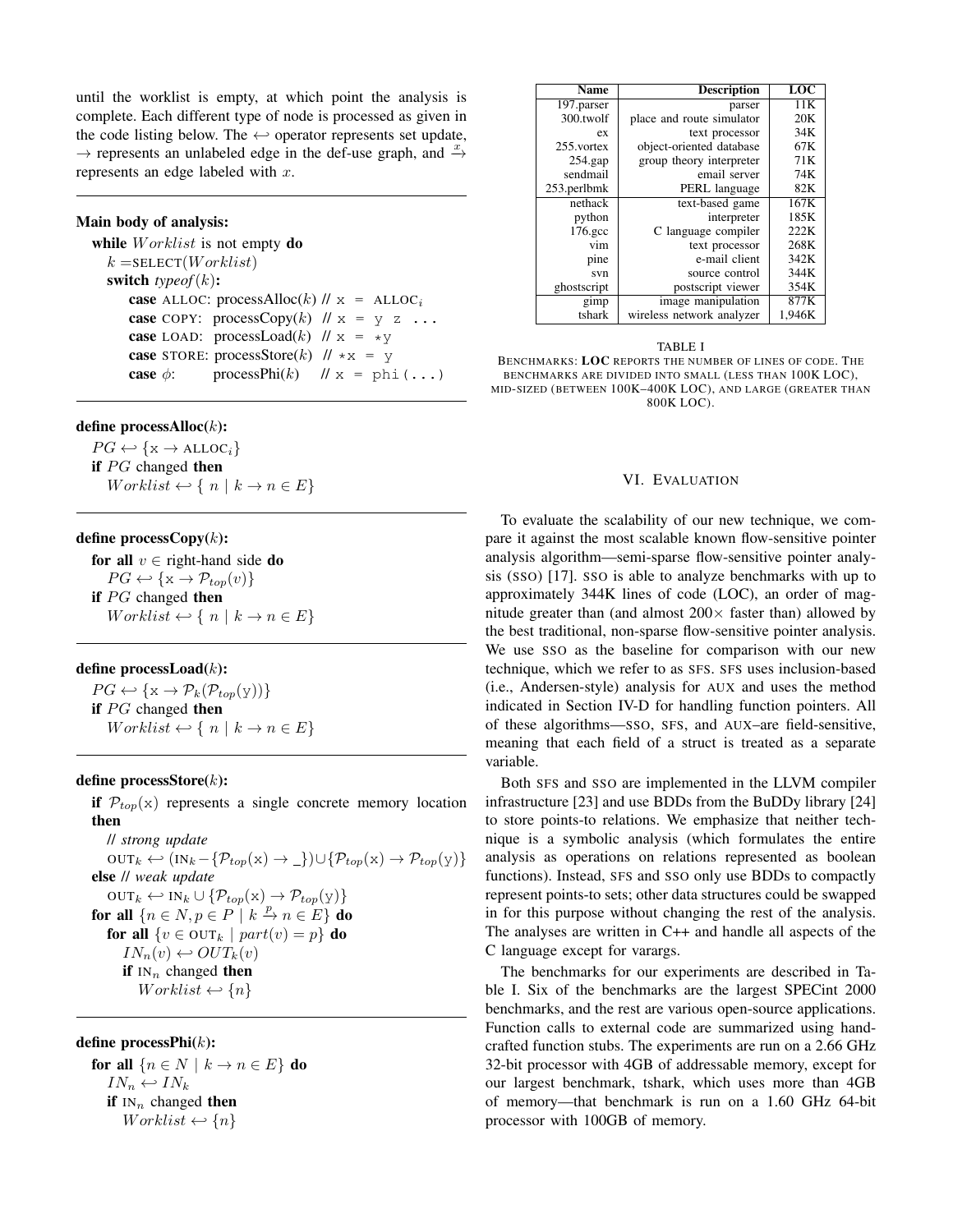#### *A. Performance Results*

Table II gives the analysis time and memory consumption of the various algorithms. These numbers include the time to build the data structures, apply the optimizations, and compute the pointer analysis. The times for SFS are additionally broken down into the three main stages of the analysis: the auxiliary flow-insensitive pointer analysis, the preparation stage that computes sparseness, and the solver stage.

The premise of SFS—that a sparse analysis can be approximated by using an auxiliary pointer analysis to conservatively compute def-use information—is clearly borne out. For the small benchmarks, those less than 100K LOC, both analyses are fast, but the advantage is unclear: In some cases SFS is faster, and in other cases SFS is slower; on average SFS is  $1.03\times$  faster than SSO. For the mid-sized benchmarks, those with between 100K LOC and 400K LOC, SFS has a more distinct advantage; for the six benchmarks that both algorithms complete, SFS is on average  $5.5\times$  faster than than SSO. The scalability advantage of SFS is seen from the fact that SSO cannot analyze the three largest benchmarks within an hour.

The one area where SSO has a clear advantage is memory consumption, but SFS has not been tuned with respect to memory consumption, and we believe its memory footprint can be significantly reduced.

#### *B. Performance Discussion*

There are several observations about the SFS results that may seem surprising.

First, the solve times for SFS are sometimes smaller than the AUX times, but remember that the AUX column includes the time for AUX to generate constraints, optimize those constraints, solve them, and then do some post-processing on the results to prepare them for the SFS solver. On the other hand, the solve times only include the time taken for SFS to actually compute an answer given the def-use graph.

Second, we see that the analysis times can vary quite widely, even for benchmarks that are close in size. Some smaller benchmarks take significantly longer than larger benchmarks. The analysis time for a benchmark depends on a number of factors besides the raw input size: the points-to set sizes involved; the characteristics of the def-use graph, which determines how widely pointer information is propagated; how the worklist algorithm interacts with the analysis; and so forth. It is extremely difficult to predict analysis times without knowing such information, which can only be gathered by actually performing the analysis.

Finally, the prep time for SFS, which includes the time to compute SSA information using the AUX results and the time to optimize the analysis using Top-level Pointer Equivalence and Local Points-to Graph Equivalence, takes a significant portion of the total time for SFS. While the prep stage is compute-intensive, there are several optimizations for this stage that we have not yet implemented. We believe that the times for this stage can be significantly reduced.

#### VII. CONCLUSIONS

The ability to perform a sparse analysis is critical to the scalability of any flow-sensitive analysis. In this paper, we have shown how pointer analysis can be performed sparsely with a staged approach. In particular, our algorithm uses a highly efficient inclusion-based pointer analysis to create conservative def-use information, and from this information the algorithm performs a sparse flow-sensitive pointer analysis. Our new algorithm is quite scalable even though it has not yet been carefully tuned. In particular, we have identified a number of memory optimizations that should reduce its high memory requirements, and other optimizations should improve its already fast analysis time.

This paper presents the first study of staged pointer analysis, a family of algorithms that we believe deserves further exploration. In particular, the idea of a context-sensitive auxiliary analysis is an intriguing idea for future work. As we have mentioned, a combined flow- and context-sensitive analysis limits scalability, but by obtaining context-sensitive and flowsensitive information in sequence rather than in a combined analysis, this new staged analysis promises to offer significantly greater scalability than previous flow- and contextsensitive algorithms, albeit with less precision.

#### **REFERENCES**

- [1] J. Aycock and R. N. Horspool. Simple generation of static singleassignment form. In *9th International Conference on Compiler Construction (CC)*, pages 110–124, London, UK, 2000. Springer-Verlag.
- [2] M. Berndl, O. Lhotak, F. Qian, L. Hendren, and N. Umanee. Pointsto analysis using BDDs. In *Programming Language Design and Implementation (PLDI)*, 2003.
- [3] G. Bilardi and K. Pingali. Algorithms for computing the static single assignment form. *Journal of the ACM*, 50(3):375–425, 2003.
- [4] W. Chang, B. Streiff, and C. Lin. Efficient and extensible security enforcement using dynamic data flow analysis. In *Computer and Communications Security (CCS)*, 2008.
- [5] D. R. Chase, M. Wegman, and F. K. Zadeck. Analysis of pointers and structures. In *Programming Language Design and Implementation (PLDI)*, pages 296–310, 1990.
- [6] P.-S. Chen, M.-Y. Hung, Y.-S. Hwang, R. D.-C. Ju, and J. K. Lee. Compiler support for speculative multithreading architecture with probabilistic points-to analysis. *SIGPLAN Not.*, 38(10):25–36, 2003.
- [7] J.-D. Choi, R. Cytron, and J. Ferrante. Automatic construction of sparse data flow evaluation graphs. In *Symposium on Principles of Programming Languages (POPL)*, pages 55–66, New York, NY, USA, 1991. ACM Press.
- [8] F. Chow, S. Chan, S.-M. Liu, R. Lo, and M. Streich. Effective representation of aliases and indirect memory operations in SSA form. In *Compiler Construction (CC)*, 1996.
- [9] R. Cytron, J. Ferrante, B. K. Rosen, M. N. Wegman, and F. K. Zadeck. Efficiently computing static single assignment form and the control dependence graph. *ACM Transactions on Programming Languages and Systems*, 13(4):451–490, 1991.
- [10] R. K. Cytron and J. Ferrante. Efficiently computing Φ-nodes on-the-fly. *ACM Trans. Program. Lang. Syst*, 17(3):487–506, 1995.
- [11] M. Das. Unification-based pointer analysis with directional assignments. *ACM SIGPLAN Notices*, 35:535–46, 2000.
- [12] S. Fink, E. Yahav, N. Dor, G. Ramalingam, and E. Geay. Effective typestate verification in the presence of aliasing. In *International Symposium on Software Testing and Analysis*, pages 133–144, 2006.
- [13] R. Ghiya. Putting pointer analysis to work. In *Principles of Programming Languages (POPL)*, 1998.
- [14] S. Z. Guyer and C. Lin. Error checking with client-driven pointer analysis. *Science of Computer Programming*, 58(1-2):83–114, 2005.